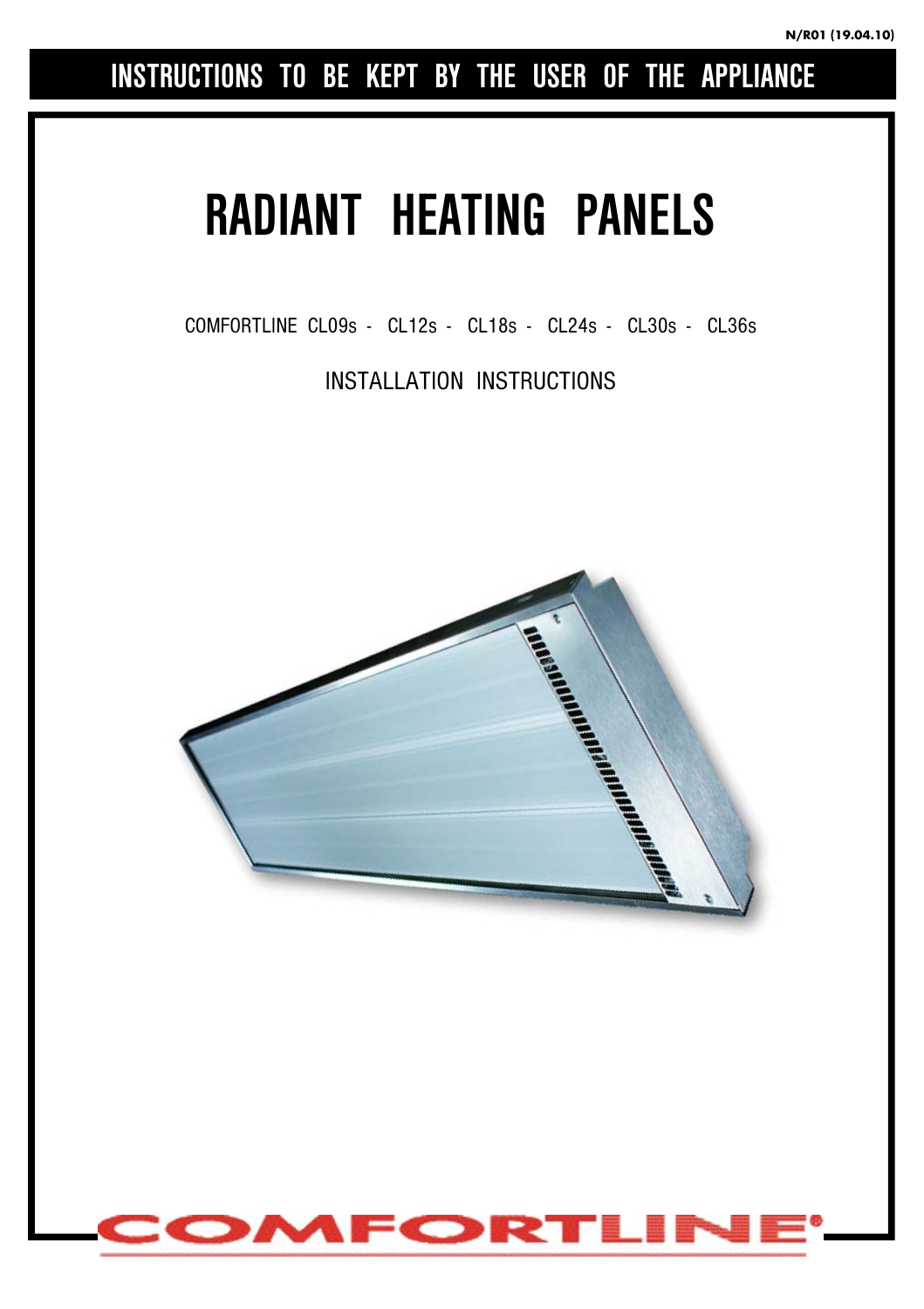# **1. GENERAL INFORMATIONS**

- 1.1. Panels are class 1, IPX4.
- 1.2. All heaters must be installed by a Licensed Electrician only in accordance with AS 3000.
- 1.3. It is very important not to touch the heating panels without gloves or clean hands as it is not possible to remove grease or dirt marks without damage to the heating surfaces.
- 1.4. These panels are used for heating larger areas. They are recommended mainly for outdoor areas, industry halls, workshops, storage areas, shops, sports and common halls. They can be used for zone heating of requested areas too.

## **2. ASSEMBLY**

The panels can be suspended on the four fixing points by chain or fixed to a ceiling using the mounting brackets provided. The mounting brackets can be fixed to the panel using a screw or cable tie to provide extra security against accidental removal.



| <b>TYPE</b>       | a   |  |
|-------------------|-----|--|
| CL 09s            | 40  |  |
| CL 12s            | 40  |  |
| CL 18s            | 100 |  |
| $CL$ 24s          | 100 |  |
| CL 30s            | 200 |  |
| CL <sub>36s</sub> | 200 |  |





| <b>TYPE</b> | А  | В   | C    |      |
|-------------|----|-----|------|------|
| 09s<br>CL   | 40 | 150 | 500  | 2400 |
| 12s<br>CL   | 40 | 150 | 500  | 2400 |
| 18s<br>CL   | 40 | 150 | 500  | 2400 |
| CL 24s      | 40 | 150 | 500  | 2400 |
| $CL$ 30s    | 40 | 200 | 1000 | 3500 |
| CL 36s      | 40 | 200 | 1000 | 3500 |



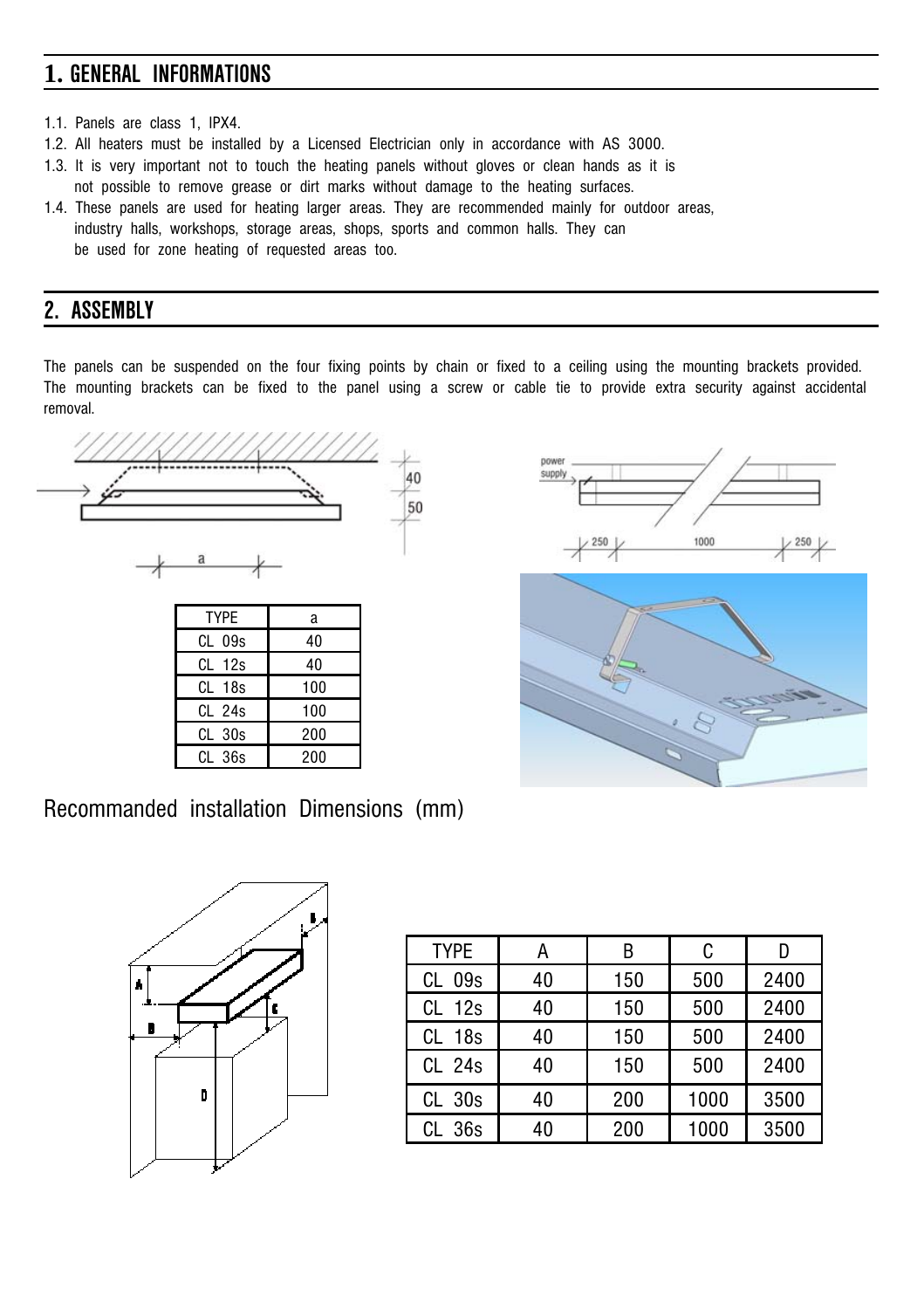## **3. ELECTRIC CONNECTION**

The elements are rated to 240 Volts.

The supply cable and circuit breaker protection must be of a suitable rating.



### **4. CONTROL**

Control system should be of such a type as to ensure that the installed panels are operated correctly. It is recommended that a thermostat incorporating a timer should be used. Thermostats would require connection by a relay or contactor. For large areas and installations, it is possible to utilise a microprocessor control system. COMFORTLINE CL30s - CL36s panels may be operated by switching of the individual sections as follows; it is possible to control by switching off the single sections. First step - middle section only, Second step - both outer sections. Third step - all sections on. The Comfortline CL18s and CL 24s panels can also be operated by switching of the individual sections. **5. MAINTENANCE** 

It is possible to clean the body of heating panel by using a gentle brush and detergent. Do not clean the radiant surface of the panel, as cleaning may cause damage. Installation is prohibited in areas where sudden cooling of the heating lamellas can occur (via a stream of water, or water jet,…)

#### **6. TECHNICAL CHARACTERISTICS**

| <b>TYPE</b>       | INPUT (W) | <b>VOLTAGE</b><br>(V) | CLASS OF<br><b>PROTECTION</b> | IP        | <b>DIMENSIONS</b><br>(mm) | <b>WEIGHT</b><br>(kg) |
|-------------------|-----------|-----------------------|-------------------------------|-----------|---------------------------|-----------------------|
| CL 09s            | 900       | 240 V                 |                               | $IP$ $X4$ | 1500x130x50               | 6                     |
| 12s<br>CL         | 1200      | 240 V                 |                               | X4<br>IP  | 1500x130x50               | 6                     |
| 18s<br>CL         | 2000      | 240 V                 |                               | $IP$ $X4$ | 1500x230x50               | 10                    |
| CL <sub>24s</sub> | 2400      | 240 V                 |                               | X4<br>IP  | 1500x230x50               | 10                    |
| CL <sub>30s</sub> | 3300      | 415 V                 |                               | X4<br>IP  | 1500x330x50               | 14                    |
| 36s<br>CL         | 3600      | 415 V                 |                               | X4<br>IP  | 1500x330x50               | 14                    |